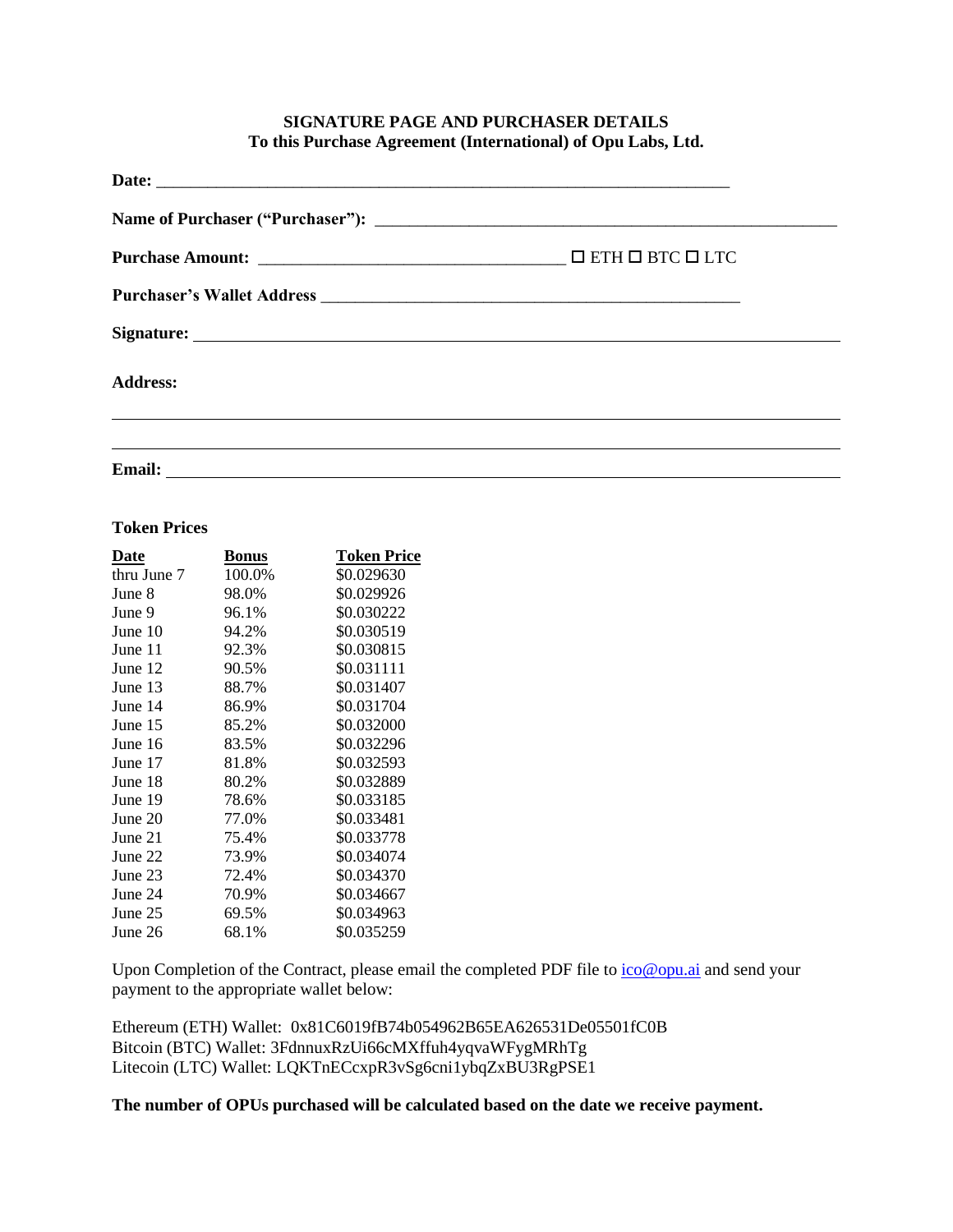### **NOTICE TO PURCHASERS - INTERNATIONAL**

SEE ANNEX A FOR ADDITIONAL INFORMATION ABOUT THE RISK FACTORS INVOLVED IN THE PURCHASE OF THIS TPA AND THE TOKENS.

### **NOTICE TO RESIDENTS OF CANADA**

UNLESS PERMITTED UNDER SECURITIES LEGISLATION, THE HOLDER OF THIS SECURITY MUST NOT TRADE THE SECURITY BEFORE THE DATE THAT THE ISSUER BECOMES A REPORTING ISSUER IN ANY PROVINCE OR TERRITORY.

#### **NOTICE TO RESIDENTS OF CHINA**

THE RIGHTS ARE NOT BEING OFFERED OR SOLD AND MAY NOT BE OFFERED OR SOLD, DIRECTLY OR INDIRECTLY, WITHIN THE PEOPLE'S REPUBLIC OF CHINA (FOR SUCH PURPOSES, NOT INCLUDING THE HONG KONG AND MACAU SPECIAL ADMINISTRATIVE REGIONS OR TAIWAN), EXCEPT AS PERMITTED BY THE SECURITIES AND OTHER LAWS AND REGULATIONS OF THE PEOPLE'S REPUBLIC OF CHINA.

### **NOTICE TO RESIDENTS OF THE UNITED KINGDOM**

IN THE UNITED KINGDOM THIS DOCUMENT IS BEING DISTRIBUTED ONLY TO, AND IS DIRECTED ONLY AT (AND ANY INVESTMENT ACTIVITY TO WHICH IT RELATES WILL BE ENGAGED ONLY WITH): (i) INVESTMENT PROFESSIONALS (WITHIN THE MEANING OF ARTICLE 19(5) OF THE FINANCIAL SERVICES AND MARKETS ACT 2000 (FINANCIAL PROMOTION) ORDER 2005 AS AMENDED (THE "FPO")); (ii) PERSONS OR ENTITIES OF A KIND DESCRIBED IN ARTICLE 49 OF THE FPO; (iii) CERTIFIED SOPHISTICATED INVESTORS (WITHIN THE MEANING OF ARTICLE 50(1) OF THE FPO); AND (iv) OTHER PERSONS TO WHOM IT MAY OTHERWISE LAWFULLY BE COMMUNICATED (ALL SUCH PERSONS TOGETHER BEING REFERRED TO AS "RELEVANT PERSONS").

THIS DOCUMENT HAS NOT BEEN APPROVED BY AN AUTHORIZED PERSON. ANY INVESTMENT TO WHICH THIS DOCUMENT RELATES IS AVAILABLE ONLY TO (AND ANY INVESTMENT ACTIVITY TO WHICH IT RELATES WILL BE ENGAGED ONLY WITH) RELEVANT PERSONS. THIS DOCUMENT IS DIRECTED ONLY AT RELEVANT PERSONS AND PERSONS WHO ARE NOT RELEVANT PERSONS SHOULD NOT TAKE ANY ACTION BASED UPON THIS DOCUMENT AND SHOULD NOT RELY ON IT. IT IS A CONDITION OF YOU RECEIVING AND RETAINING THIS DOCUMENT THAT YOU WARRANT TO THE COMPANY, ITS DIRECTORS, AND ITS OFFICERS THAT YOU ARE A RELEVANT PERSON.

#### **REGULATION S NOTICE**

THIS AGREEMENT IS INTENDED ONLY FOR NON-US PERSONS. IF YOU ARE A US PERSON, YOU MAY NOT PURCHASE THE RIGHTS REPRESENTED HEREBY. THE RIGHTS REPRESENTED HEREBY ARE BEING SOLD WITHOUT REGISTRATION UNDER THE U.S. SECURITIES LAWS PURSUANT TO THE EXEMPTION OFFERED BY REGULATION S ("REGULATION S") PROMULGATED UNDER THE US SECURITIES ACT OF 1933, AS AMENDED ("SECURITIES ACT"). TRANSFER OF RIGHTS ACQUIRED HEREUNDER IS PROHIBITED EXCEPT IN ACCORDANCE WITH THE PROVISIONS OF REGULATION S, PURSUANT TO REGISTRATION UNDER THE ACT OR PURSUANT TO AN AVAILABLE EXEMPTION FROM REGISTRATION.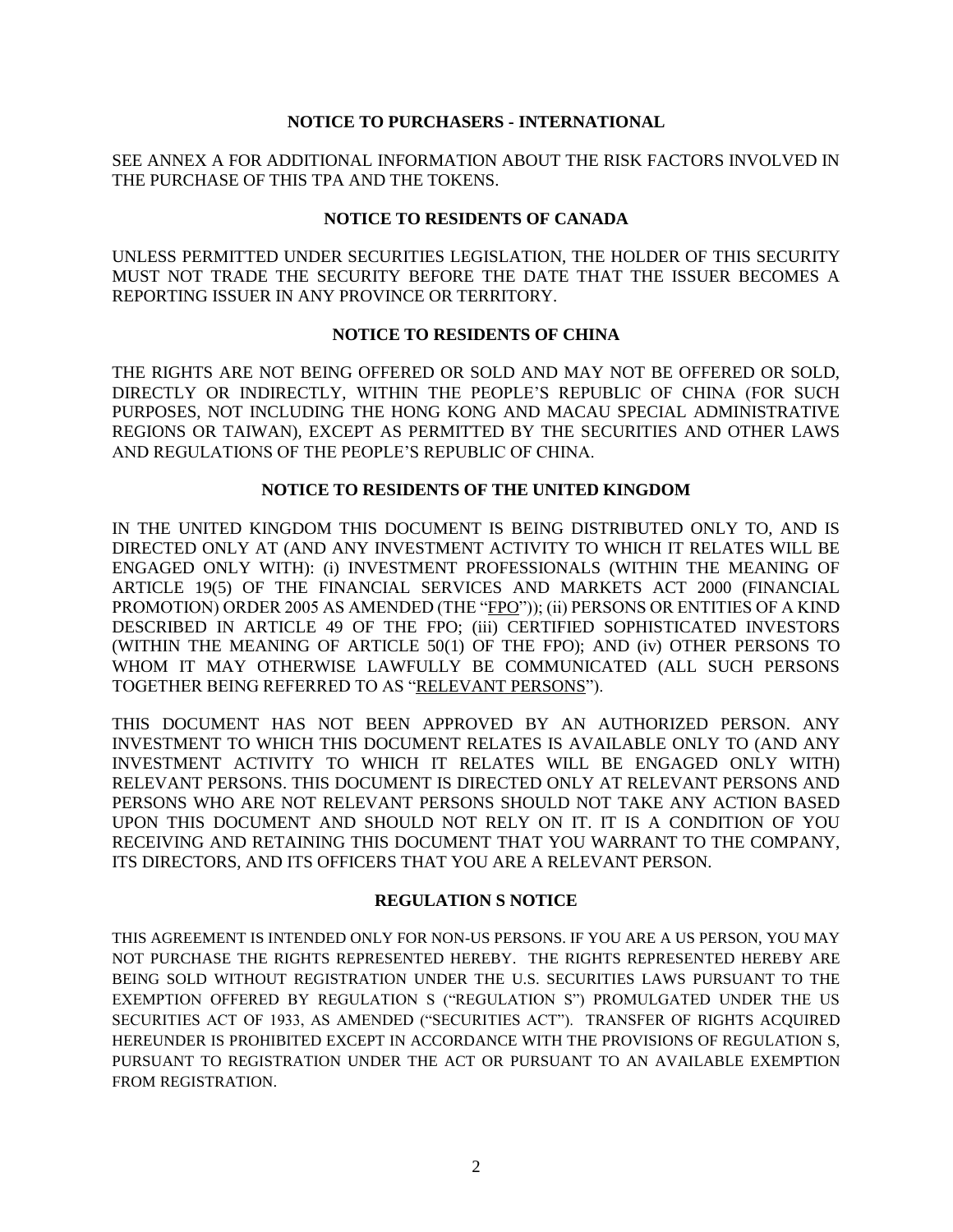#### OPU LABS, LTD.

#### **TOKEN PURCHASE AGREEMENT**

(International)

THIS CERTIFIES THAT in exchange for the payment by the Purchaser of the Purchase Amount shown on the Signature Page above, Opu Labs, Ltd., a British Virgin Islands limited company (the "Company"), hereby issues to the Purchaser the right to purchase a certain number of Opu Coins (the "Tokens") at the purchase price set forth on the Signature Page above ("Token Price"), subject to the terms and conditions set forth below.

### 1. **Events.**

(a) **Network Launch.** If there is a Network Launch before the expiration or termination of this instrument, the Company will deliver to the Purchaser, according to the procedures specified separately by the Company, a number of Tokens equal to the entire Purchase Amount divided by the Token Price. In connection with, as a condition to, and prior to the delivery of Tokens by the Company to the Purchaser pursuant to this Section 1(a), the Purchaser will (i) execute and deliver to the Company any and all other transaction documents related to this TPA as are reasonably requested by the Company, including verification of accredited investor status; and (ii) provide to the Company a network address to which Purchaser's Tokens will be sent after the Network Launch. Notwithstanding any provision in this instrument to the contrary, in the event the Purchaser is not eligible to receive the Tokens under applicable law existing at the time such Tokens are ready to be distributed to the Purchaser after the Network Launch, the Company will, in lieu of sending the Tokens to the Purchaser, promptly pay to the Purchaser (as a general unsecured creditor) an amount equal to the Purchase Amount.

(b) **Dissolution Event.** If there is a Dissolution Event before this instrument expires or terminates, the Company will pay an amount equal to the Purchase Amount, due and payable to the Purchaser immediately prior to, or concurrent with, the consummation of the Dissolution Event. As an obligation to a general unsecured creditor, the Purchase Amount will be paid prior and in preference to any distribution of any of the assets of the Company to holders of outstanding shares of capital by reason of their ownership thereof. If immediately prior to the consummation of the Dissolution Event, the assets of the Company legally available for distribution to the Purchaser and all holders of all other TPAs (the "Dissolving Purchasers"), as determined in good faith by the Company's board of directors, are insufficient to permit the payment to the Dissolving Purchasers of their respective Purchase Amounts, then the entire assets of the Company legally available for distribution will be distributed with equal priority and pro rata among the Dissolving Purchasers in proportion to the Purchase Amounts they would otherwise be entitled to receive pursuant to this Section 1(b). Any distributed amounts shall be in U.S. Dollars per Section 3 below.

(c) **Termination.** This instrument will expire and terminate (without relieving the Company of any obligations arising from a prior breach of or non-compliance with this instrument) upon either (i) the delivery of Tokens to the Purchaser pursuant to Section  $1(a)$ ; or (ii) the payment, or setting aside for payment, of amounts due the Purchaser pursuant to Section 1(b).

# 2. **Definitions.**

"Opu Platform" means the blockchain system currently under development by the Company.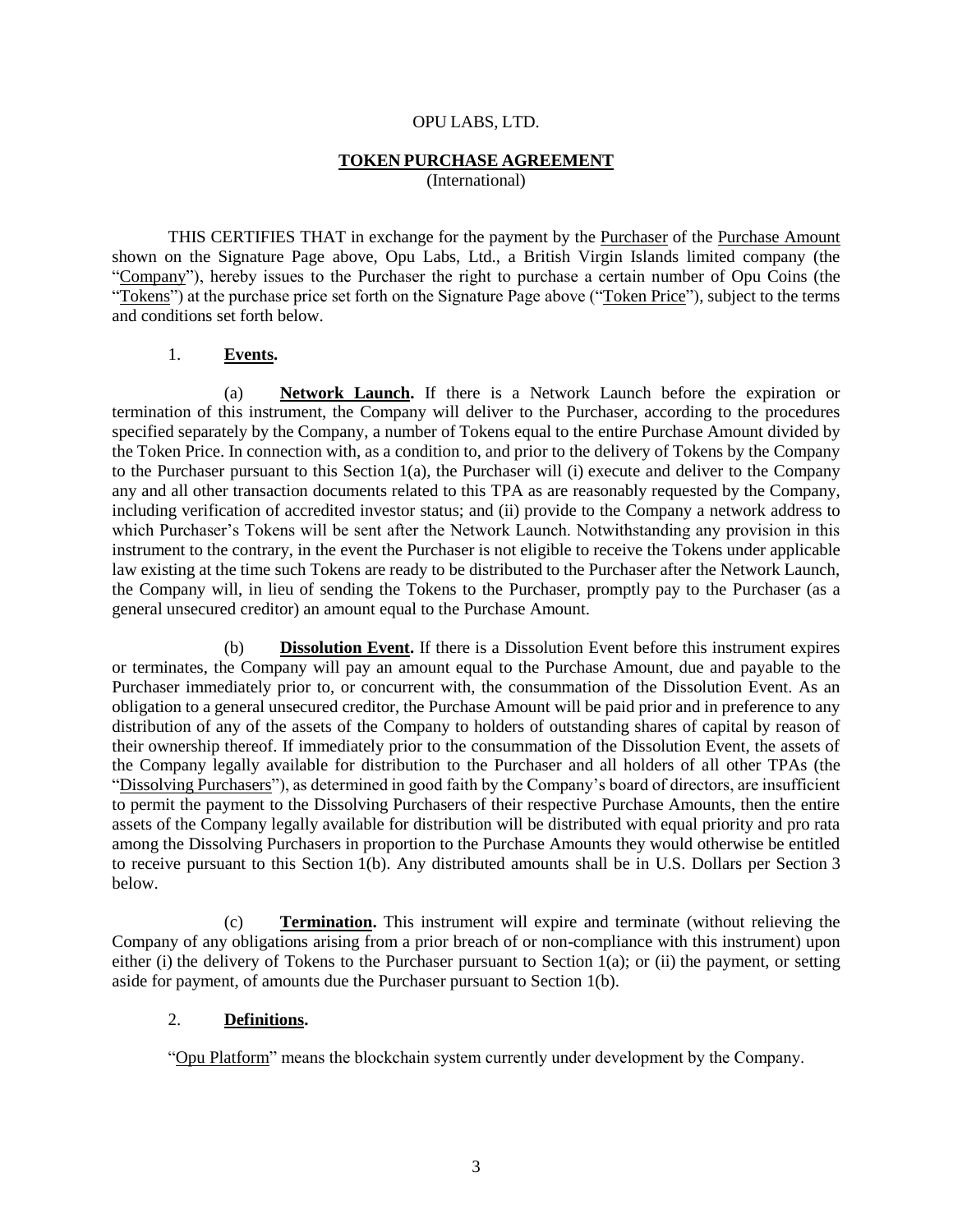"Dissolution Event" means (i) a voluntary termination of operations of the Company, (ii) a general assignment for the benefit of the Company's creditors or (iii) any other liquidation, dissolution or winding up of the Company (excluding a liquidity event), whether voluntary or involuntary.

"Governmental Authority" means any nation or government, any state or other political subdivision thereof, any entity exercising legislative, judicial or administrative functions of or pertaining to government, including, without limitation, any government authority, agency, department, board, commission or instrumentality, and any court, tribunal or arbitrator(s) of competent jurisdiction, and any self-regulatory organization.

"Network Launch" is the date on which the Opu Platform has been publicly released by the Company and, in the Company's sole and absolute discretion, has been sufficiently widely adopted by thirdparties supporting the Opu Platform.

"Non-US Person" means an individual or entity who is not a "U.S. Person" (as defined by 17 C.F.R. 230.902, set forth in Annex B)

"Securities Act" means the U.S. Securities Act of 1933, as amended.

"TPA" means an instrument containing a future right to Tokens, similar in form and content to this instrument, sold by the Company for the purpose of generating future revenue.

3. **Currency Treatment.** In the event that the Purchase Amount (or any portion thereof) is paid in any currency or property, including digital currencies, other than U.S. dollars, the value of the Purchase Amount (or the applicable portion thereof) shall be deemed to be, at the Company's election (i) the U.S. dollar equivalent of such currency or property as of the date and time this instrument is executed by the Company as published on such exchange or exchanges as shall be determined in the sole discretion of the Company, or (ii) the U.S. dollar value, net of any exchange fees or costs, actually received by the Company upon exchange of such currency or property into U.S. dollars, or (iii) the Purchase Amount set forth at the top of this Agreement if such Purchase Amount is designated in U.S. dollars.

4. **Tax Treatment.** Each of the Company and the Purchaser agree to treat this instrument as a forward contract for U.S. federal, state and local income tax purposes, and will not take any position on any tax return, report, statement or other tax document that is inconsistent with such treatment, unless otherwise required by a change in law occurring after the date hereof, a closing agreement with an applicable tax authority or a final non-appealable judgment of a court of competent jurisdiction.

# 5. **Company Representations.**

(a) The Company is a corporation duly organized, validly existing and in good standing under the laws of the state of its incorporation, and has the power and authority to own, lease and operate its properties and carry on its business as now conducted.

(b) The execution, delivery and performance by the Company of this instrument is within the power of the Company and, other than with respect to the actions to be taken when Tokens are to be delivered to the Purchaser, has been duly authorized by all necessary actions on the part of the Company. This instrument constitutes a legal, valid and binding obligation of the Company, enforceable against the Company in accordance with its terms, except as limited by bankruptcy, insolvency or other laws of general application relating to or affecting the enforcement of creditors' rights generally and general principles of equity. To the knowledge of the Company, it is not in violation of (i) its current certificate of incorporation or bylaws, (ii) any material statute, rule or regulation applicable to the Company or (iii) any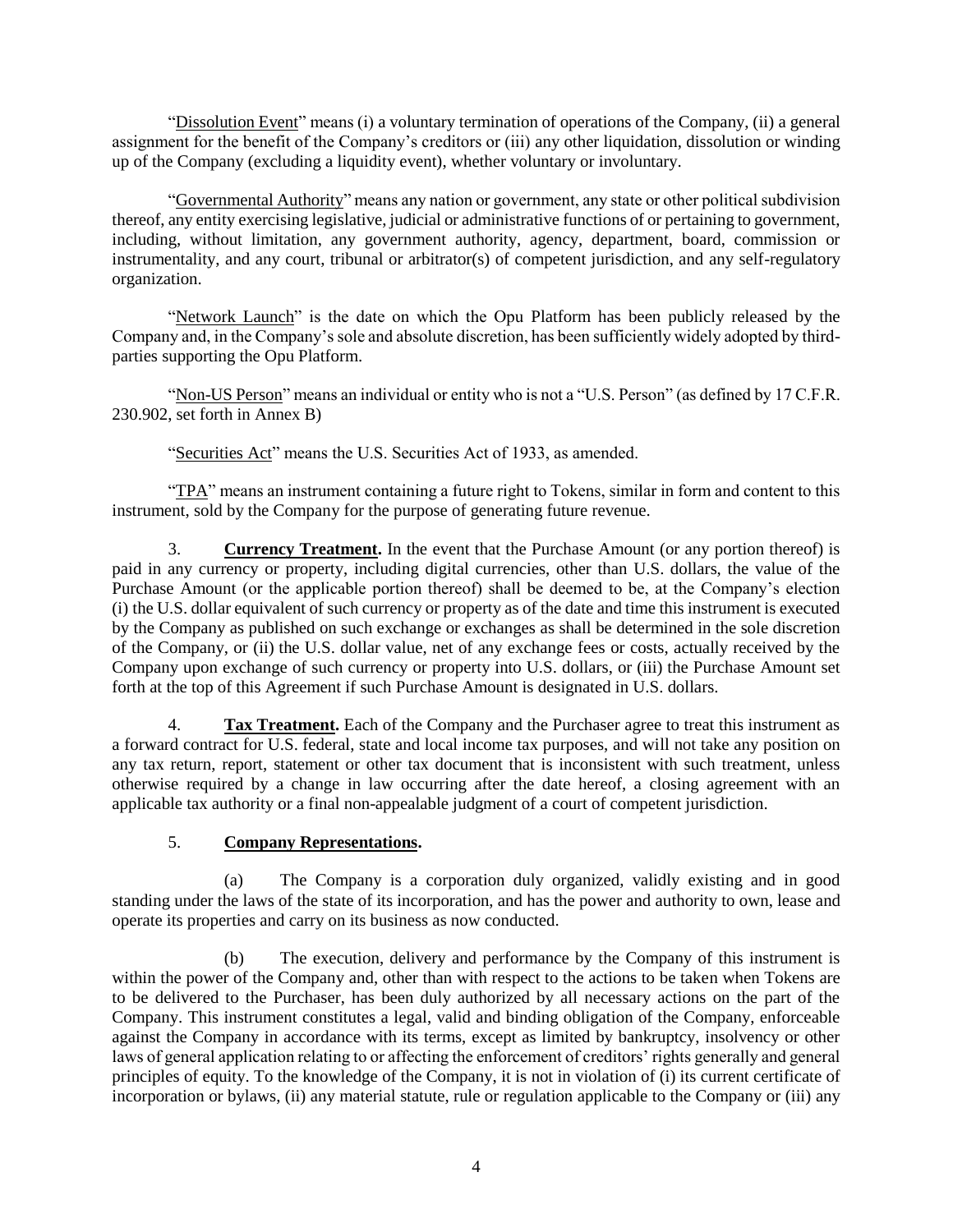material indenture or contract to which the Company is a party or by which it is bound, where, in each case, such violation or default, individually, or together with all such violations or defaults, could reasonably be expected to have a material adverse effect on the Company.

(c) To the knowledge of the Company, the performance and consummation of the transactions contemplated by this instrument do not and will not: (i) violate any material judgment, statute, rule or regulation applicable to the Company; (ii) result in the acceleration of any material indenture or contract to which the Company is a party or by which it is bound; or (iii) result in the creation or imposition of any lien upon any property, asset or revenue of the Company or the suspension, forfeiture, or nonrenewal of any material permit, license or authorization applicable to the Company, its business or operations.

(d) To the knowledge of the Company, no consents or approvals are required in connection with the performance of this instrument, other than (i) the Company's corporate approvals and (ii) any qualifications or filings under applicable securities laws.

(e) THE COMPANY MAKES NO WARRANTY WHATSOEVER WITH RESPECT TO THE TOKENS, INCLUDING ANY (i) WARRANTY OF MERCHANTABILITY; (ii) WARRANTY OF FITNESS FOR A PARTICULAR PURPOSE; WARRANTY OF TITLE; OR (iii) WARRANTY AGAINST INFRINGEMENT OF INTELLECTUAL PROPERTY RIGHTS OF A THIRD PARTY; WHETHER ARISING BY LAW, COURSE OF DEALING, COURSE OF PERFORMANCE, USAGE OF TRADE, OR OTHERWISE. EXCEPT AS EXPRESSLY SET FORTH HEREIN, PURCHASER ACKNOWLEDGES THAT IT HAS NOT RELIED UPON ANY REPRESENTATION OR WARRANTY MADE BY THE COMPANY, OR ANY OTHER PERSON ON THE COMPANY'S BEHALF.

(f) To its knowledge, the Company owns or possesses (or can obtain on commercially reasonable terms) sufficient legal rights to all patents, trademarks, service marks, trade names, copyrights, trade secrets, licenses, information, processes and other intellectual property rights necessary for its business as now conducted and as currently proposed to be conducted, without an infringement of the rights of, others.

# 6. **Purchaser Representations.**

(a) The Purchaser has full legal capacity, power and authority to execute and deliver this instrument and to perform its obligations hereunder. This instrument constitutes valid and binding obligation of the Purchaser, enforceable in accordance with its terms, except as limited by bankruptcy, insolvency or other laws of general application relating to or affecting the enforcement of creditors' rights generally and general principles of equity.

(b) The Purchaser is a Non-US Person and was outside the United States (i) at the time the offer to sell the TPA was received, and (ii) on the date this TPA was executed by Purchaser.

(c) The Purchaser, for the purpose of compliance with 17 C.F.R. 230.901 through 230.905 ("Regulation S") represents, warrants, acknowledges, undertakes that:

(i) the offer and sale of the TPA to such Participant was made in an "offshore transaction" (as defined in Regulation S);

(ii) neither the Purchaser nor its affiliates or any persons acting on its or their behalf has engaged or will engage in any "directed selling efforts" (as defined in Regulation S);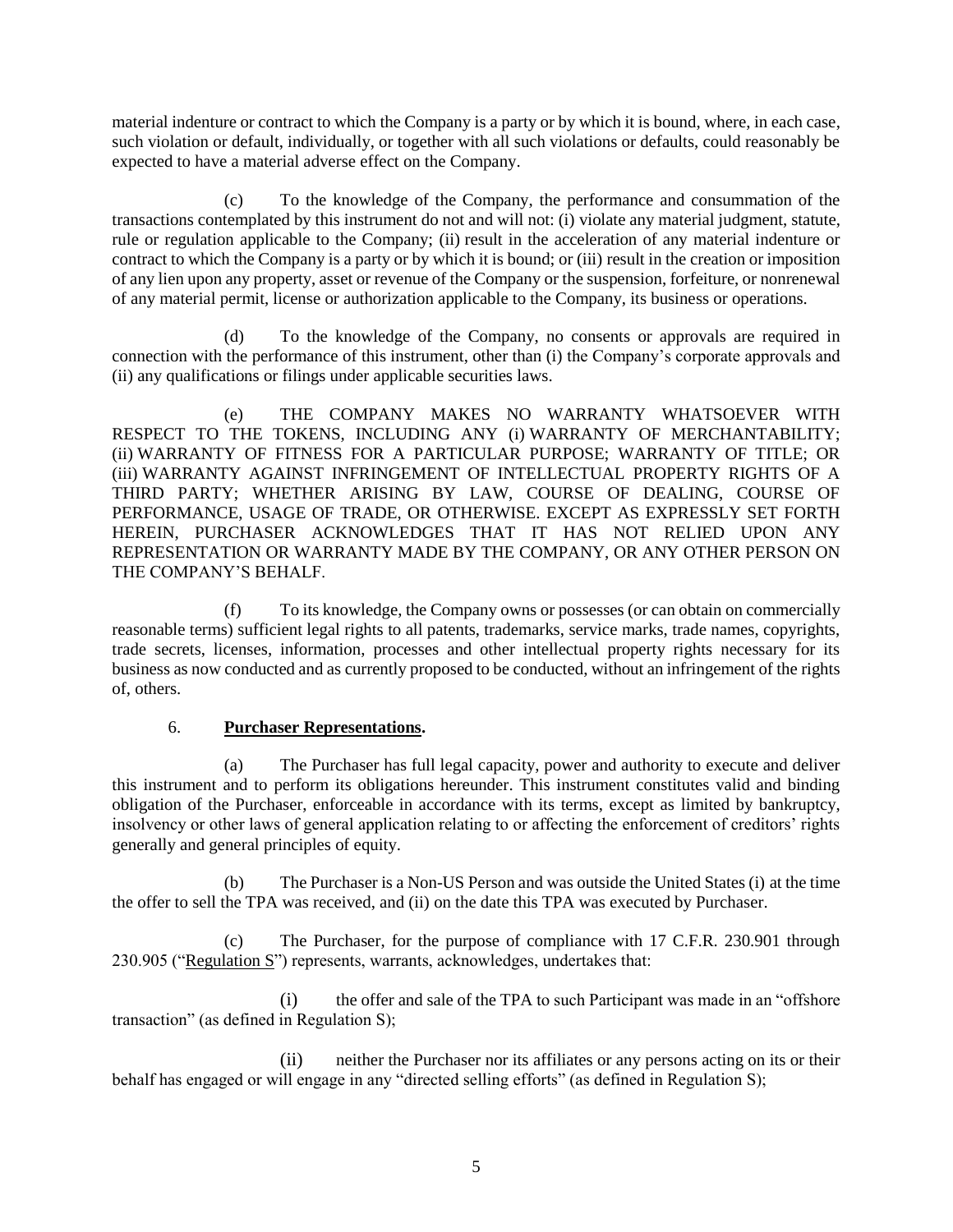(iii) the TPA has not been and will not be registered under the Securities Act, and may not be sold within the United States or to, or for the account or benefit of, U.S. persons except in accordance with Regulation S or pursuant to an exemption from the registration requirements of the Securities Act, and the Company must refuse to register any transfer of the TPA not made in accordance with the provisions of Regulation S;

(d) the Purchaser has not offered or sold, and will not offer and sell, the TPA in connection herewith, or otherwise, until one year after the later of the commencement of the offering and the date of the closing of the offering, except in accordance with Regulation S. Without limiting the foregoing Purchaser may resell the TPA in compliance with Rule 904 under Regulation S, which requires that, among other things Purchaser sell only to persons who are not US Persons who at the time the buy order is originated are outside the United States, or you or any person acting on your behalf reasonably believe is outside the United States. Purchaser may also resell the TPA in compliance with Rule 903 under Regulation S, which requires that if Purchaser sells the TPA within one year after the later of the commencement of the offering and the date of the closing of the offering, Purchaser will only sell the TPA in accordance with Regulation S, pursuant to registration under the Securities Act or pursuant to another exemption from registration under the Securities Act.The Purchaser has such knowledge and experience in financial and business matters that the Purchaser is capable of evaluating the merits and risks of entering into this TPA and of purchasing Tokens.

(e) The Purchaser represents that it has adequate information on which to base its decision to purchase Tokens through this instrument and that the Purchaser has made and will make such investigation as Purchaser deems necessary or appropriate in connection with this TPA and the purchase of Tokens through this TPA. The Purchaser understands that information regarding the Tokens, the Network Launch, the whitepaper (the "Whitepaper") entitled "Opu Coin: The Blockchain Solution for the Global Skincare Industry accessible at [http://ico.opu.ai/whitepaper,](http://ico.opu.ai/whitepaper) the website at http://ico.opu.ai ("Sale Website") and the Opu Platform may change from time to time or even become obsolete, that the Company is under no obligation to update any information provided to Purchaser, and that Purchaser is solely responsible for obtaining all such information at such times as Purchaser requires in making Purchaser's decisions under this TPA. Except for the express representations and warranties of the Company under this instrument, the Company makes no, and the Purchaser is not relying upon any, representation or warranty, express or implied, of any kind.

(f) Without limiting the foregoing, the Company does not make, and hereby disclaims, and Purchaser agrees that Purchaser is not relying upon, any representation or warranty in any form whatsoever, including any representation or warranty in relation to the information set out on the Whitepaper, Sale Website or any other place.

(g) The Purchaser's entry into this TPA complies with applicable laws and regulations in the Purchaser's jurisdiction.

(h) The Purchaser understands that the Purchaser bears sole responsibility for any taxes as a result of the matters and transactions the subject of this instrument, and any future acquisition, ownership, use, sale or other disposition of Tokens held by the Purchaser. To the extent permitted by law, the Purchaser agrees to indemnify, defend and hold the Company or any of its affiliates, employees or agents (including developers, auditors, contractors or founders) harmless for any claim, liability, assessment or penalty with respect to any taxes (other than any net income taxes of the Company that result from the delivery of Tokens to the Purchaser pursuant to Section 1(a) of this instrument) associated with or arising from the Purchaser's purchase of Tokens hereunder, or the use or ownership of Tokens.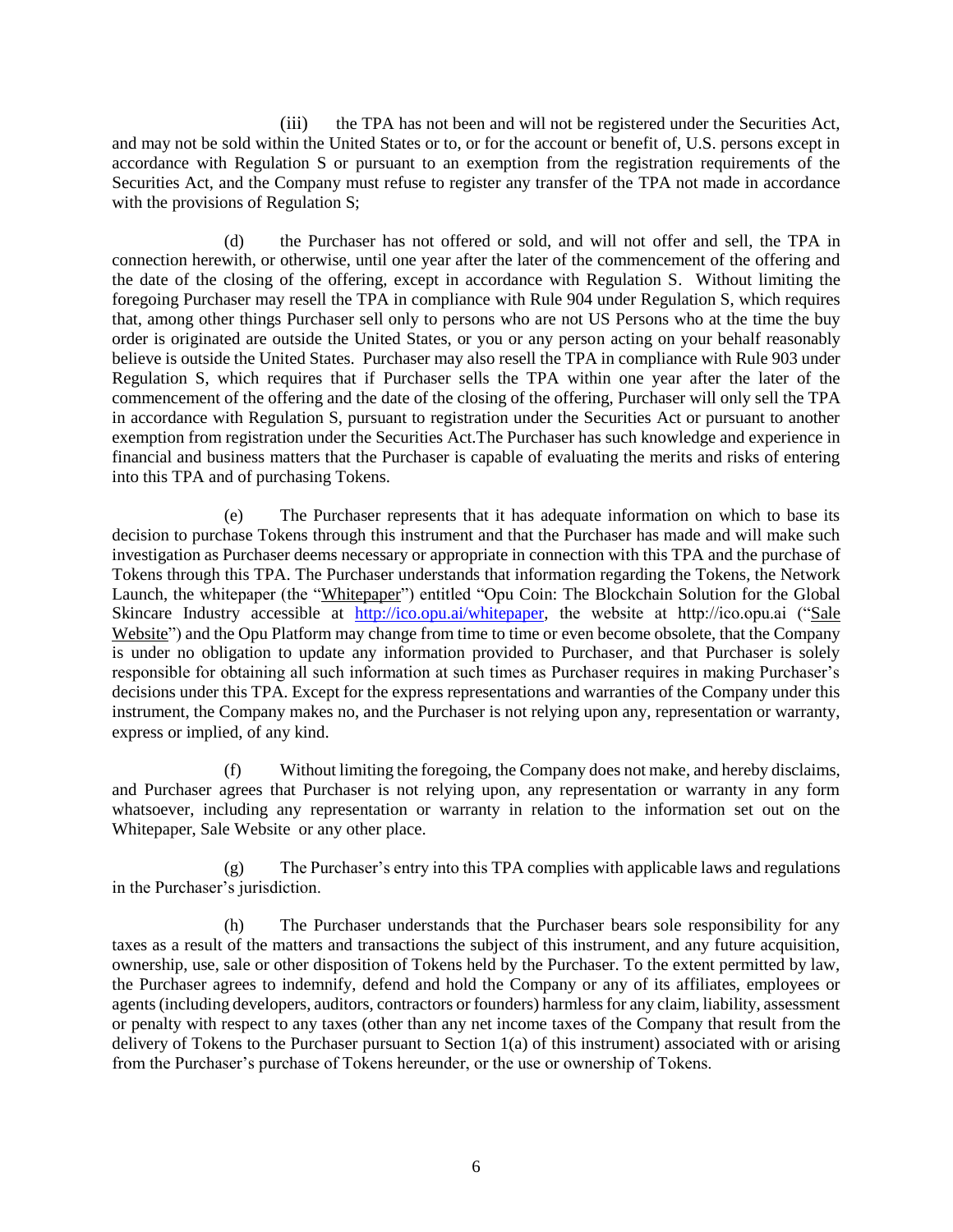(i) The Purchaser is not (i) a citizen or resident of a geographic area in which use of cryptographic tokens is prohibited by applicable law, decree, regulation, treaty, or administrative act, (ii) a citizen or resident of, or located in, a geographic area that is subject to U.S. or other applicable sanctions or embargoes, or (iii) an individual, or an individual employed by or associated with an entity, identified on the U.S. Department of Commerce's Denied Persons or Entity List, the U.S. Department of Treasury's Specially Designated Nationals or Blocked Persons Lists, or the U.S. Department of State's Debarred Parties List. If the Purchaser's country of residence or other circumstances change such that the above representations are no longer accurate, you will immediately notify Company.

(j) The Purchaser will not use the Tokens in connection with any activity that violates applicable laws in any relevant jurisdiction, including, but not limited to, use of the Tokens in connection with transactions that violate U.S. federal or state securities or commodity laws.

(k) The Purchaser understands there is no guarantee that a Network Launch and distribution of Tokens will occur at any particular time or at all.

(l) The Purchaser will at all times maintain control of the Purchaser's wallet where any Tokens are stored, and the Purchaser will not share or disclose the account credentials associated with such wallet with any other party. If the Purchaser transfers Tokens into another wallet or vault, the Purchaser will likewise at all times maintain control of such other wallet or vault, and will not share or disclose the account credentials associated with such other wallet or vault with any other party.

# 7. **Miscellaneous.**

(a) This instrument is one of a series of TPAs issued in a series of multiple closings to certain persons and entities by the Company from time to time (collectively, the "TPAs"); provided that each TPA instrument shall be offered and sold on substantively the same terms. Any provision of this instrument, or of any of the TPAs, may be amended, waived or modified only upon the written consent of the Company and the holders representing a majority in aggregate purchase amount paid to the Company with respect to all outstanding TPAs at the time of such amendment, waiver or modification.

(b) This instrument sets forth the entire agreement and understanding of the parties relating to the subject matter herein and supersedes all prior or contemporaneous disclosures, discussions, understandings and agreements, whether oral or written, between them relating to the subject matter hereof.

(c) Any notice required or permitted by this instrument will be deemed sufficient when delivered personally or by overnight courier or sent by email to the relevant address listed on the signature page, or 48 hours after being deposited in the U.S. mail as certified or registered mail with postage prepaid, addressed to the party to be notified at such party's address listed on the signature page, as subsequently modified by written notice.

(d) Neither this instrument nor the rights contained herein may be assigned, by operation of law or otherwise, by either party without the prior written consent of the other; *provided, however,* that this instrument and/or the rights contained herein may be assigned without the Company's consent by the Purchaser to any other entity who directly or indirectly, controls, is controlled by or is under common control with the Purchaser, including, without limitation, any general partner, managing member, officer or director of the Purchaser, or any venture capital fund now or hereafter existing which is controlled by one or more general partners or managing members of, or shares the same management company with, the Purchaser; and *provided, further,* that the Company may assign this instrument in whole, without the consent of the Purchaser, (i) in connection with a reincorporation to change the Company's domicile,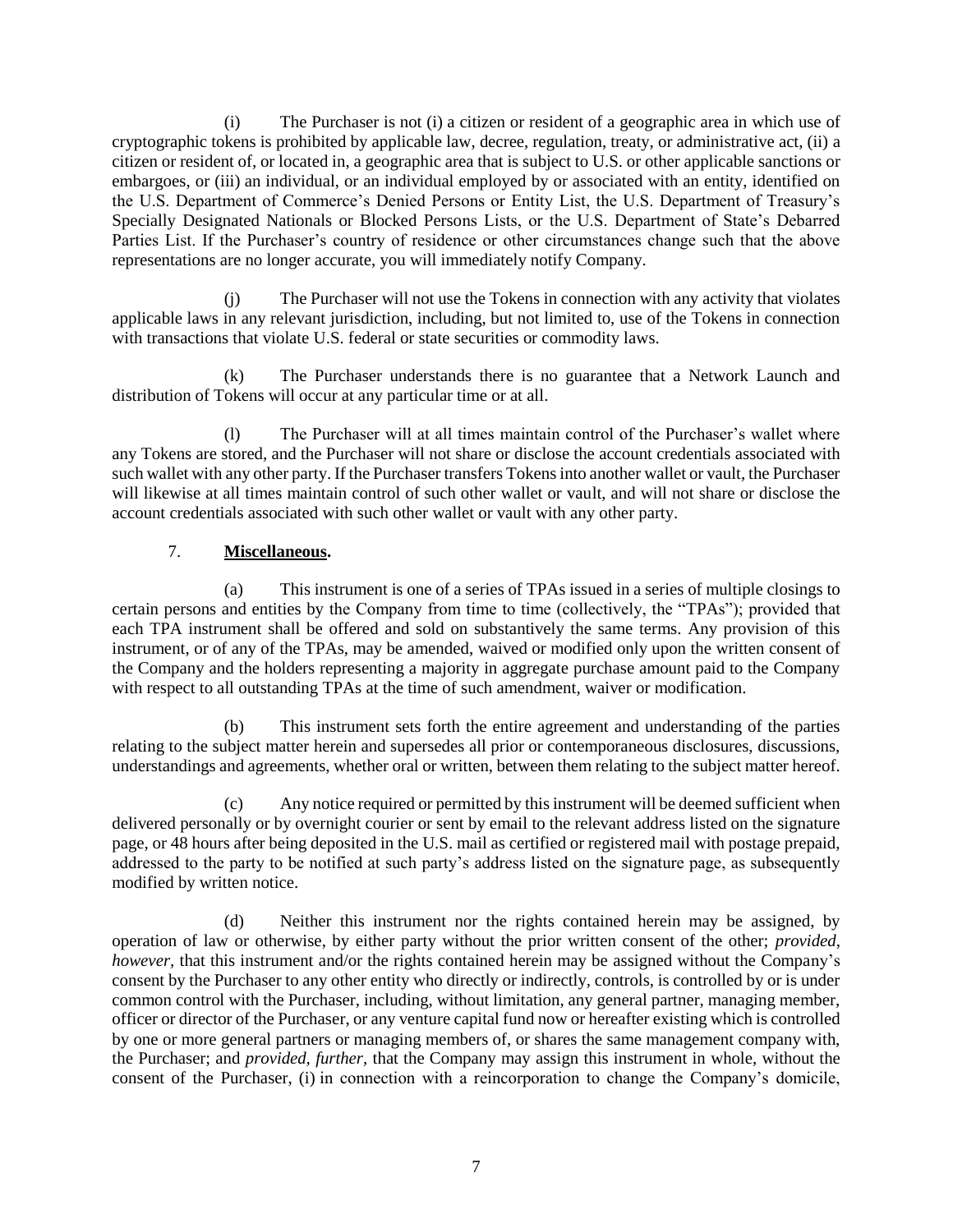corporate form or a transfer by way of continuation of the company to another jurisdiction or (ii) to either a wholly-owned subsidiary of the Company or a Designated Non-profit Foundation.

(e) In the event any one or more of the provisions of this instrument is for any reason held to be invalid, illegal or unenforceable, in whole or in part or in any respect, or in the event that any one or more of the provisions of this instrument operate or would prospectively operate to invalidate this instrument, then and in any such event, such provision(s) only will be deemed null and void and will not affect any other provision of this instrument and the remaining provisions of this instrument will remain operative and in full force and effect and will not be affected, prejudiced, or disturbed thereby.

(f) The Purchaser shall, and shall cause its affiliates to, execute and deliver such additional documents, instruments, conveyances and assurances and take such further actions as may be reasonably requested by Company to carry out the provisions of this instrument and give effect to the transactions contemplated by this instrument, including, without limitation, to enable the Company or the transactions contemplated by this instrument to comply with applicable laws.

(g) The Company shall not be liable or responsible to the Purchaser, nor be deemed to have defaulted under or breached this instrument, for any failure or delay in fulfilling or performing any term of this instrument when and to the extent such failure or delay is caused by or results from acts beyond the affected party's reasonable control, including, without limitation: (i) acts of God; (ii) flood, fire, earthquake or explosion; (iii) war, invasion, hostilities (whether war is declared or not), terrorist threats or acts, or other civil unrest; (iv) change in or application of law; or (v) action by any Governmental Authority.

(h) All rights and obligations hereunder will be governed by the laws of the British Virgin Islands, without regard to the conflicts of law provisions of such jurisdiction.

*(Signature Page Follows)*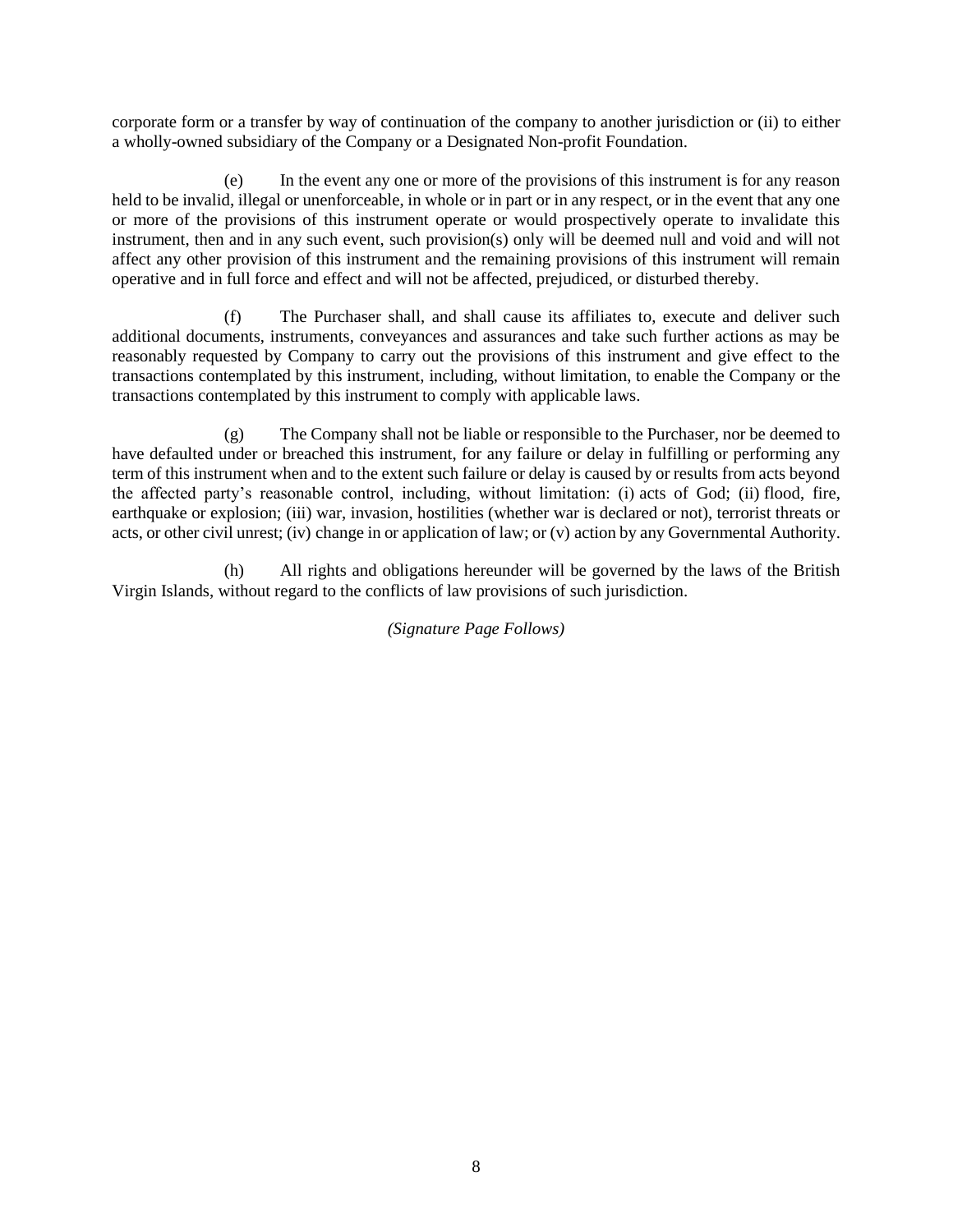IN WITNESS WHEREOF, the undersigned have caused this instrument to be duly executed and delivered.

# **THE COMPANY:** OPU LABS, LTD.

By: Marca Bodiman

Name: Marc Bookman Title: CEO

# **THE PURCHASER:**

Refer to the Signature Page for Purchaser Information and Signature.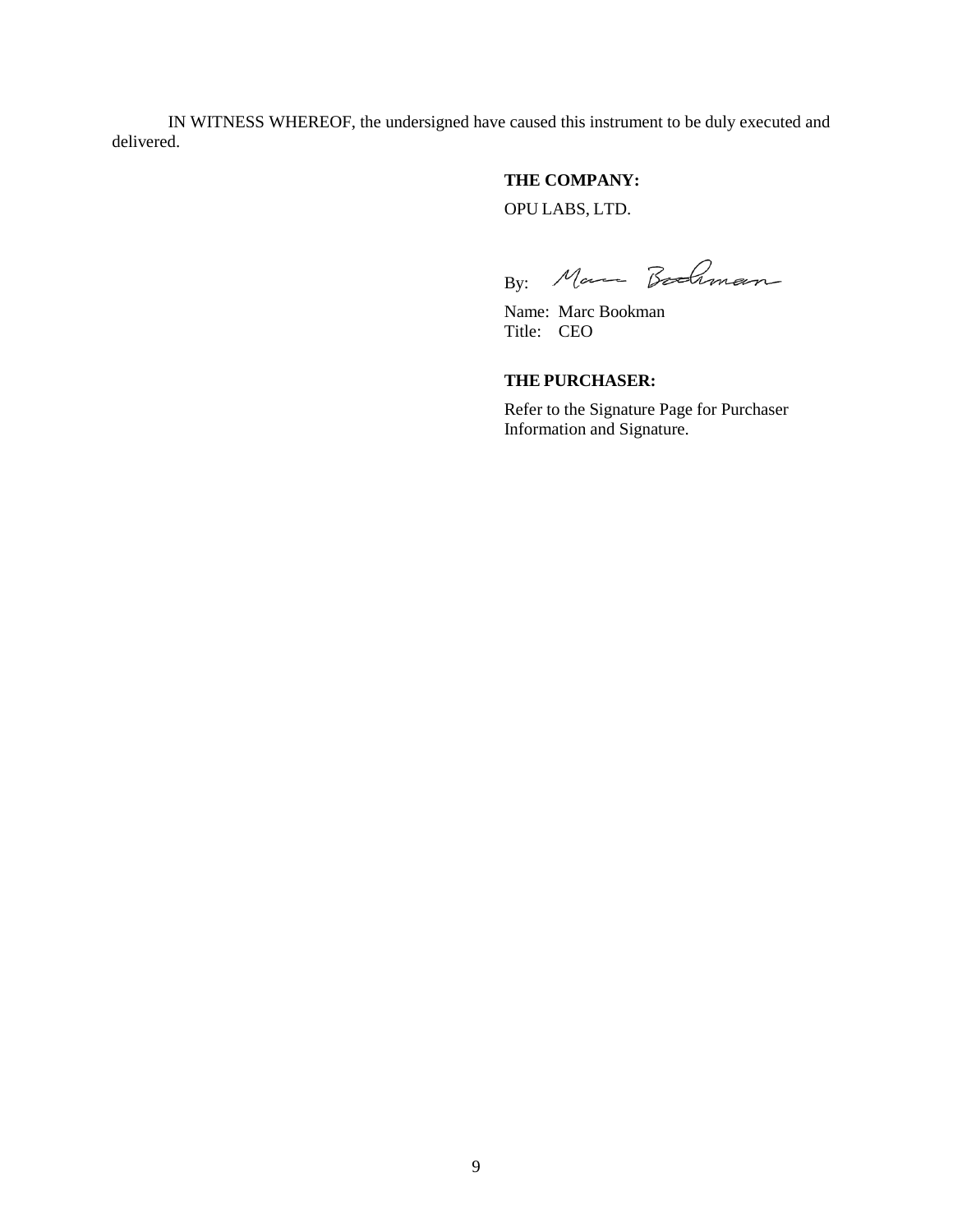# **ANNEX A**

### **RISK FACTORS**

*You should carefully consider and evaluate each of the following risk factors and all other information contained in the Terms before deciding to participate in the Token Pre-Sale. To the best of the Company's knowledge and belief, all risk factors which are material to you in making an informed judgement to participate in the Token Pre-Sale have been set out below. If any of the following considerations, uncertainties or material risks develops into actual events, the business, financial position and/or results of operations of the Company and the development, maintenance and level of usage of the Opu Platform could be materially and adversely affected. In such cases, the trading price of Tokens (in the case where they are listed on a cryptocurrency exchange) could decline due to any of these considerations, uncertainties or material risks, and you may lose all or part of your Tokens.*

# **RISKS RELATING TO PARTICIPATION IN THE TOKEN PRE-SALE**

### *There is no prior market for Tokens and the Token Pre-Sale may not result in an active or liquid market for the Tokens.*

Prior to the Token Pre-Sale, there has been no public market for the Tokens. In the event that the Tokens are traded on a cryptocurrency exchange, there is no assurance that an active or liquid trading market for the Tokens will develop or if developed, be sustained after the Tokens have been made available for trading on such cryptocurrency exchange. There is also no assurance that the market price of the Tokens will not decline below the Purchase Price. The Purchase Price may not be indicative of the market price of the Tokens after they have been made available for trading on a cryptocurrency exchange.

A Token is not a currency issued by any central bank or national, supra-national or quasi-national organization, nor is it backed by any hard assets or other credit. The Company is not responsible for nor does it pursue the circulation and trading of Tokens on the market. Trading of Tokens merely depends on the consensus on its value between the relevant market participants, and no one is obliged to purchase any Token from any holder of the Token, including the purchasers, nor does anyone guarantee the liquidity or market price of Tokens to any extent at any time. Accordingly, the Company cannot ensure that there will be any demand or market for Tokens, or that the Purchase Price is indicative of the market price of Tokens after they have been made available for trading on a cryptocurrency exchange.

#### *Future sales of the Tokens could materially and adversely affect the market price of Tokens.*

Any future sale of the Tokens (which were not available for pre-sale in the Token Pre-Sale) would increase the supply of Tokens in the market and this may result in a downward price pressure on the Token. The sale or distribution of a significant number of Tokens outside of the Token Pre-Sale, or the perception that such further sales or issuance may occur, could adversely affect the trading price of the Tokens.

#### *Negative publicity may materially and adversely affect the price of the Tokens.*

Negative publicity involving the Company, the Opu Platform, the Tokens or any of the key personnel of the Company may materially and adversely affect the market perception or market price of the Tokens, whether or not such negative publicity is justified.

#### *There is no assurance of any success of the Opu Platform.*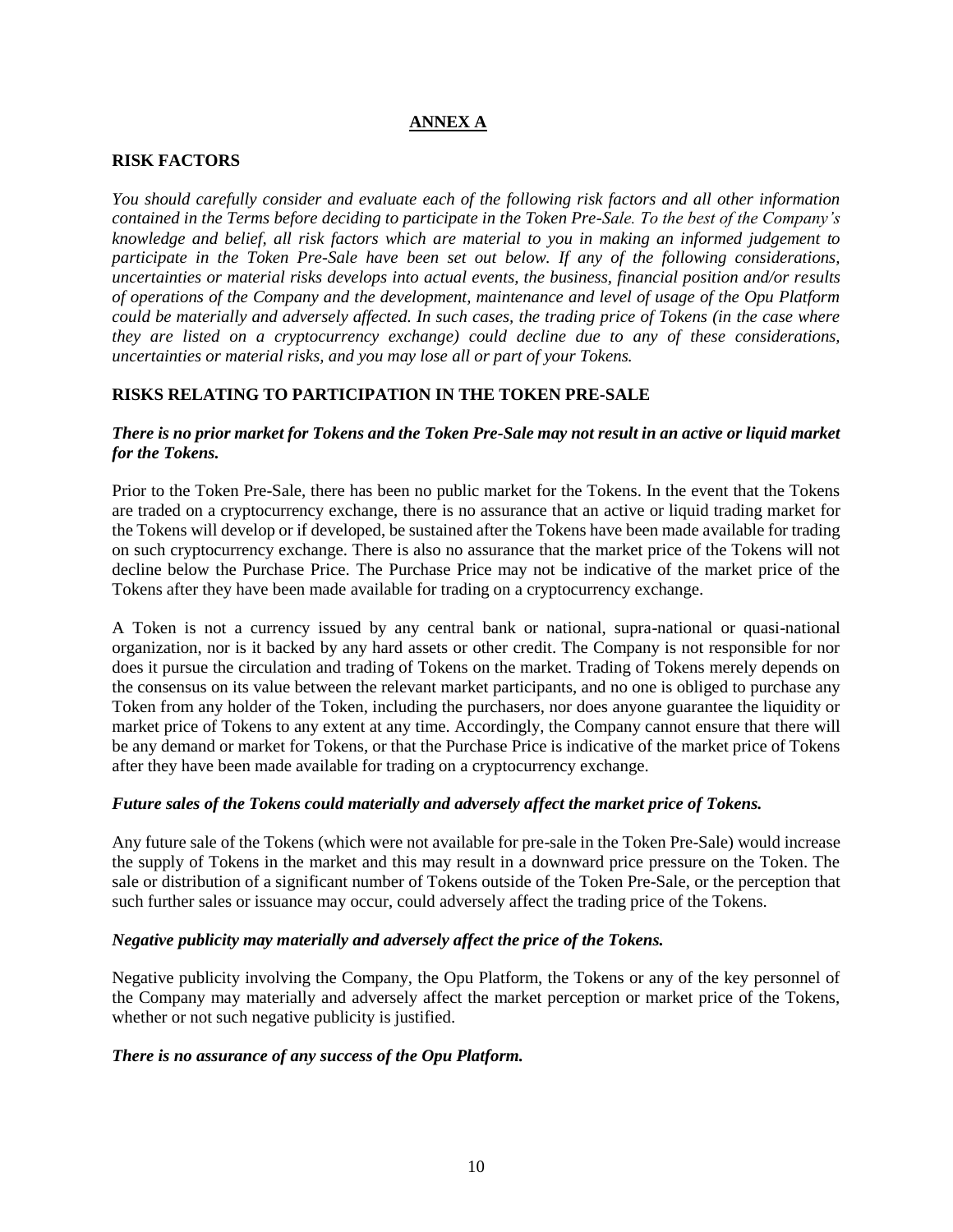The value of, and demand for, the Tokens hinges heavily on the performance of the Opu Platform. There is no assurance that the Opu Platform will gain traction after its launch and achieve any commercial success.

The Opu Platform has not been fully developed, finalized and integrated and is subject to further changes, updates and adjustments prior to its launch. Such changes may result in unexpected and unforeseen effects on its projected appeal to users, and hence impact its success.

While the Company has made every effort to provide a realistic estimate, there is also no assurance that the cryptocurrencies raised in the Token Pre-Sale will be sufficient for the development and integration of the Opu Platform. For the foregoing or any other reason, the development and integration of the Opu Platform may not be completed and there is no assurance that it will be launched at all. As such, distributed Tokens may hold little worth or value, and this would impact its trading price.

# *The trading price of the Tokens may fluctuate following the Token Pre-Sale.*

The prices of cryptographic tokens in general tend to be relatively volatile and can fluctuate significantly over short periods of time. The demand for, and correspondingly the market price of, the Tokens may fluctuate significantly and rapidly in response to, among others, the following factors, some of which are beyond the control of the Company:

(a) new technical innovations;

(b) analysts' speculations, recommendations, perceptions or estimates of the Token's market price or the Company's financial and business performance;

(c) changes in market valuations and token prices of entities with operations similar to that of the Company that may be made available for sale and purchase on the same cryptocurrency exchanges as the Tokens;

(d) announcements by the Company of significant events, for example partnerships, sponsorships, new product developments;

(e) fluctuations in market prices and trading volume of cryptocurrencies on cryptocurrency exchanges;

(f) additions or departures of key personnel of the Company;

(h) success or failure of the Company's management in implementing business and growth strategies; and

(i) changes in conditions affecting the blockchain or financial technology industry, the general economic conditions or market sentiments, or other events or factors.

# *The funds raised in the Token Pre-Sale are exposed to risks of theft.*

The Company will make every effort to ensure that the funds received from the Token Pre-Sale will be securely held at the Designated Address. Further, upon receipt of the funds, the Company will make every effort to ensure that the funds received will be securely held through the implementation of security measures. Notwithstanding such security measures, there is no assurance that there will be no theft of the cryptocurrencies as a result of hacks, mining attacks (including but not limited to double-spend attacks, majority-mining-power attacks and "selfish-mining" attacks), sophisticated cyber-attacks, distributed denials of service or errors, vulnerabilities or defects on the Pre-Sale Website, Designated Address, the Bitcoin blockchain, Ethereum blockchain, or any other blockchain, or otherwise. Such events may include, for example, flaws in programming or source code leading to exploitation or abuse thereof. In such event,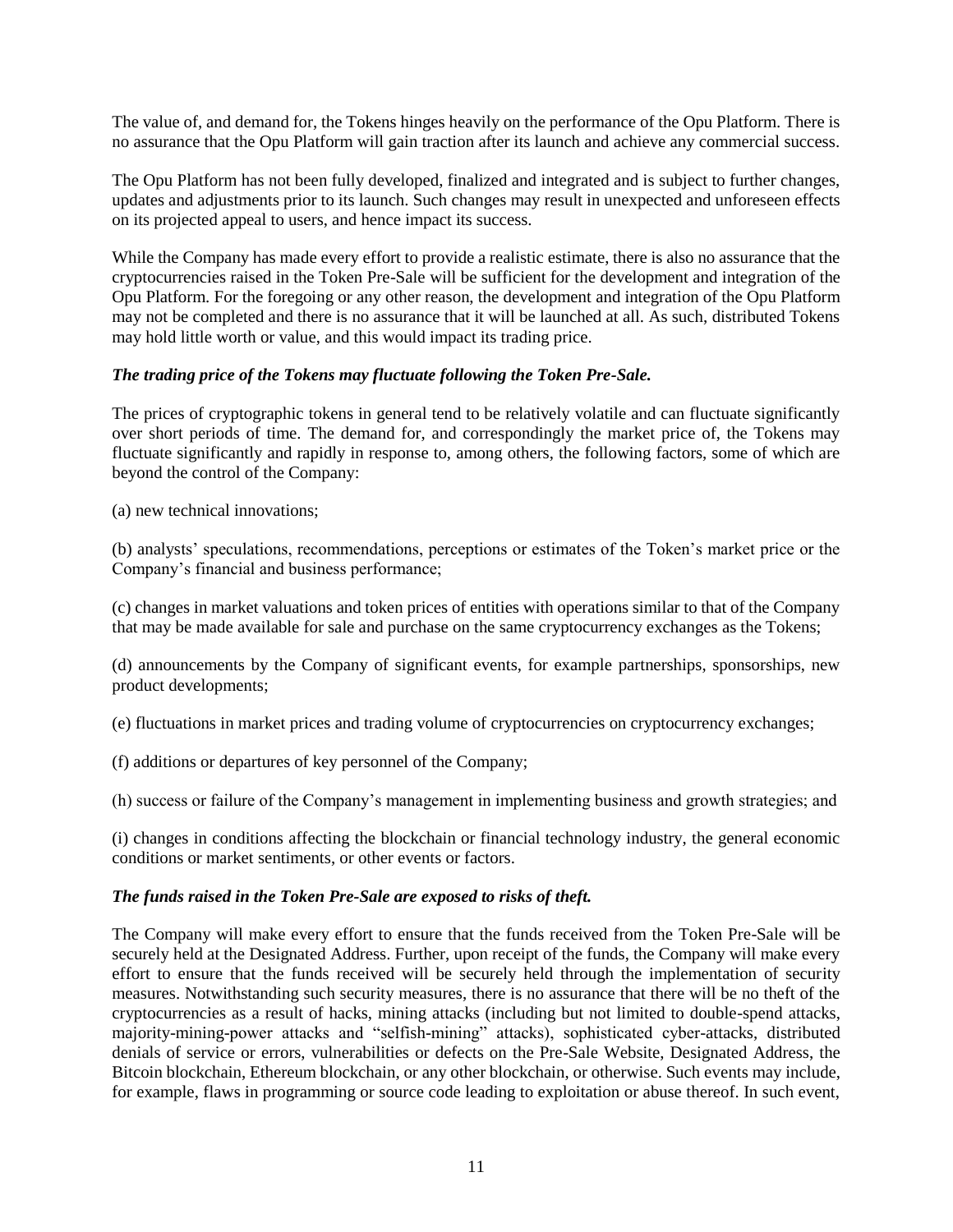even if the Token Pre-Sale is completed, the Company may not be able to receive the cryptocurrencies raised and the Company may not be able to utilize such funds for the development of the Opu Platform, and the launch of the Opu Platform might be temporarily or permanently curtailed. As such, the issued Tokens may hold little worth or value, and this would impact its trading price. The Tokens are uninsured, unless you specifically obtain private insurance to insure them. In the event of any loss or loss of value, you may have no recourse.

# **RISKS RELATING TO THE DIGITAL WALLET**

# *The loss or compromise of information relating to your cryptocurrency or other digital wallet may affect your access and possession of the Tokens.*

Your access to the Tokens in your cryptocurrency or other digital wallet ("Digital Wallet") depends on, among other things, the safeguards to the information to such Digital Wallet, including but not limited to the user account information, address, private key and password. In the event that any of the foregoing is lost or compromised, your access to the Digital Wallet may be curtailed and thereby adversely affecting your access and possession to the Tokens, including such Tokens being unrecoverable and permanently lost.

# *The Digital Wallet or Digital Wallet service provider may not be technically compatible with the Tokens.*

The Digital Wallet or Digital Wallet service provider may not be technically compatible with the Tokens which may result in the delivery of Tokens being unsuccessful or affect your access to such Tokens.

# **RISKS RELATING TO THE COMPANY**

*The Opu Platform is operated and maintained by the Company. Any events or circumstances which adversely affect the Company may have a corresponding adverse effect on the Opu Platform if such events or circumstances affect the Company's ability to maintain the Opu Platform. This would correspondingly have an impact on the trading price of the Tokens.*

# *The Company may be materially and adversely affected if it fails to effectively manage its operations as its business develops and evolves, which would have a direct impact on its ability to maintain the Opu Platform and consequently the trading price of the Tokens.*

The financial technology and cryptocurrency industries and the markets in which the Company competes have grown rapidly and continue to grow rapidly and evolve in response to new technological advances, changing business models and other factors. As a result of this constantly changing environment, the Company may face operational difficulties in adjusting to the changes, and the sustainability of the Company will depend on its ability to manage its operations, adapt to technological advances and market trends and ensure that it hires qualified and competent employees, and provide proper training for its personnel. As its business evolves, the Company must also expand and adapt its operational infrastructure. The Company's business relies on its blockchain-based software systems, cryptocurrency wallets or other related token storage mechanisms, blockchain technology and smart-contract technology, and to manage technical support infrastructure for the Opu Platform effectively, the Company will need to continue to upgrade and improve its data systems and other operational systems, procedures and controls. These upgrades and improvements will require a dedication of resources, are likely to be complex and increasingly rely on hosted computer services from third parties that the Company does not control. If the Company is unable to adapt its systems and organization in a timely, efficient and cost-effective manner to accommodate changing circumstances, its business, financial condition and results of operations may be adversely affected. If the third parties whom the Company relies on are subject to a security breach or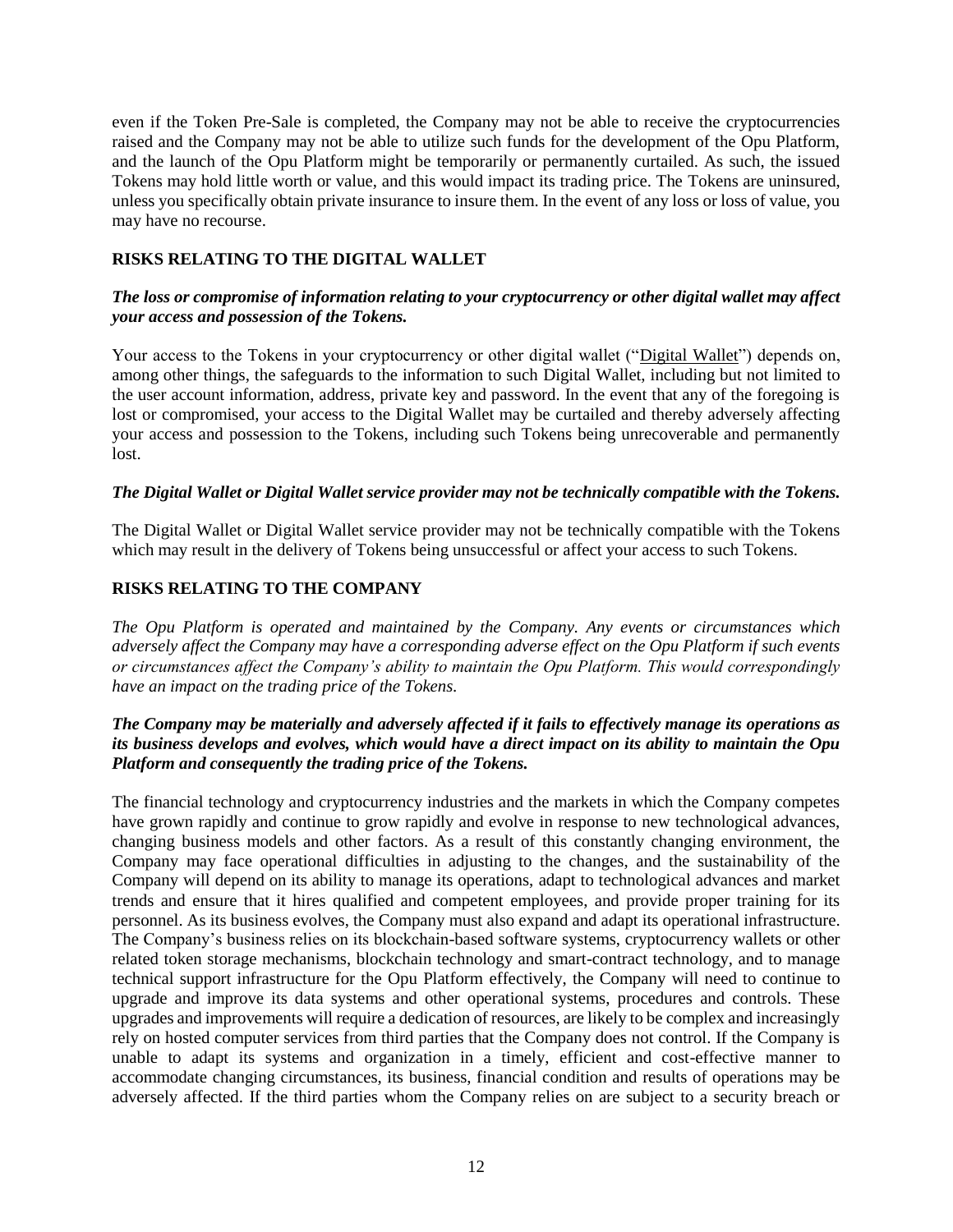otherwise suffer disruptions that impact the services the Company utilizes, the integrity and availability of its internal information could be compromised, which may consequently cause the loss of confidential or proprietary information, and economic loss. The loss of financial, labor or other resources, and any other adverse effect on the Company's business, financial condition and operations, would have a direct adverse effect on the Company's ability to maintain the Opu Platform. As the Opu Platform is the main product to which the Tokens relate, this may adversely impact the trading price of the Tokens.

# *The Company may experience system failures, unplanned interruptions in its platform or services, hardware or software defects, security breaches or other causes that could adversely affect the Company's infrastructure and/or the Opu Platform.*

The Company is unable to anticipate when there would be occurrences of hacks, cyber-attacks, mining attacks (including but not limited to double-spend attacks, majority-mining-power attacks and "selfishmining" attacks), distributed denials of service or errors, vulnerabilities or defects in the Opu Platform, the Tokens, the Designated Addresses, the Digital Wallet or any technology (including but not limited to smartcontract technology) on which the Company, the Opu Platform, the Tokens, the Designated Addresses and the Digital Wallet relies or on the Bitcoin blockchain, Ethereum blockchain or any other blockchain. Such events may include, for example, flaws in programming or source code leading to exploitation or abuse thereof. The Company may not be able to detect such hacks, mining attacks (including but not limited to double-spend attacks, majority-mining-power attacks and "selfish-mining" attacks), cyber-attacks, distributed denials of service errors vulnerabilities or defects in a timely manner and may not have sufficient resources to efficiently cope with multiple service incidents happening simultaneously or in rapid succession.

The Company's platform or services, which would include the Opu Platform, could be disrupted by numerous events, including natural disasters, equipment breakdown, network connectivity downtime, power losses, or even intentional disruptions of its services, such as disruptions caused by software viruses or attacks by unauthorized users, some of which are beyond the Company's control. Although the Company has taken steps against malicious attacks on its appliances or its infrastructure, which are critical for the maintenance of the Opu Platform and its other services, there can be no assurance that cyber-attacks, such as distributed denials of service, will not be attempted in the future, and that any of the Company's enhanced security measures will be effective. The Company may be prone to attacks on its infrastructure intended to steal information about its technology, financial data or user information or take other actions that would be damaging to the Company and users of the Opu Platform. Any significant breach of the Company's security measures or other disruptions resulting in a compromise of the usability, stability and security of the Company's network or services (including the Opu Platform) may adversely affect the trading price of the Tokens.

# *We are dependent in part on the location and data center facilities of third parties.*

The Company's infrastructure network is in part established through servers that which it owns and houses at the location facilities of third parties, and servers that it rents at data center facilities of third parties. If the Company is unable to renew its data facility lease on commercially reasonable terms or at all, the Company may be required to transfer its servers to a new data center facility and may incur significant costs and possible service interruption in connection with the relocation. These facilities are also vulnerable to damage or interruption from, among others, natural disasters, arson, terrorist attacks, power losses, and telecommunication failures. Additionally, the third-party providers of such facilities may suffer a breach of security as a result of third-party action, employee error, malfeasance or otherwise, and a third party may obtain unauthorized access to the data in such servers. As techniques used to obtain unauthorized access to, or to sabotage systems change frequently and generally are not recognized until launched against a target, the Company and the providers of such facilities may be unable to anticipate these techniques or to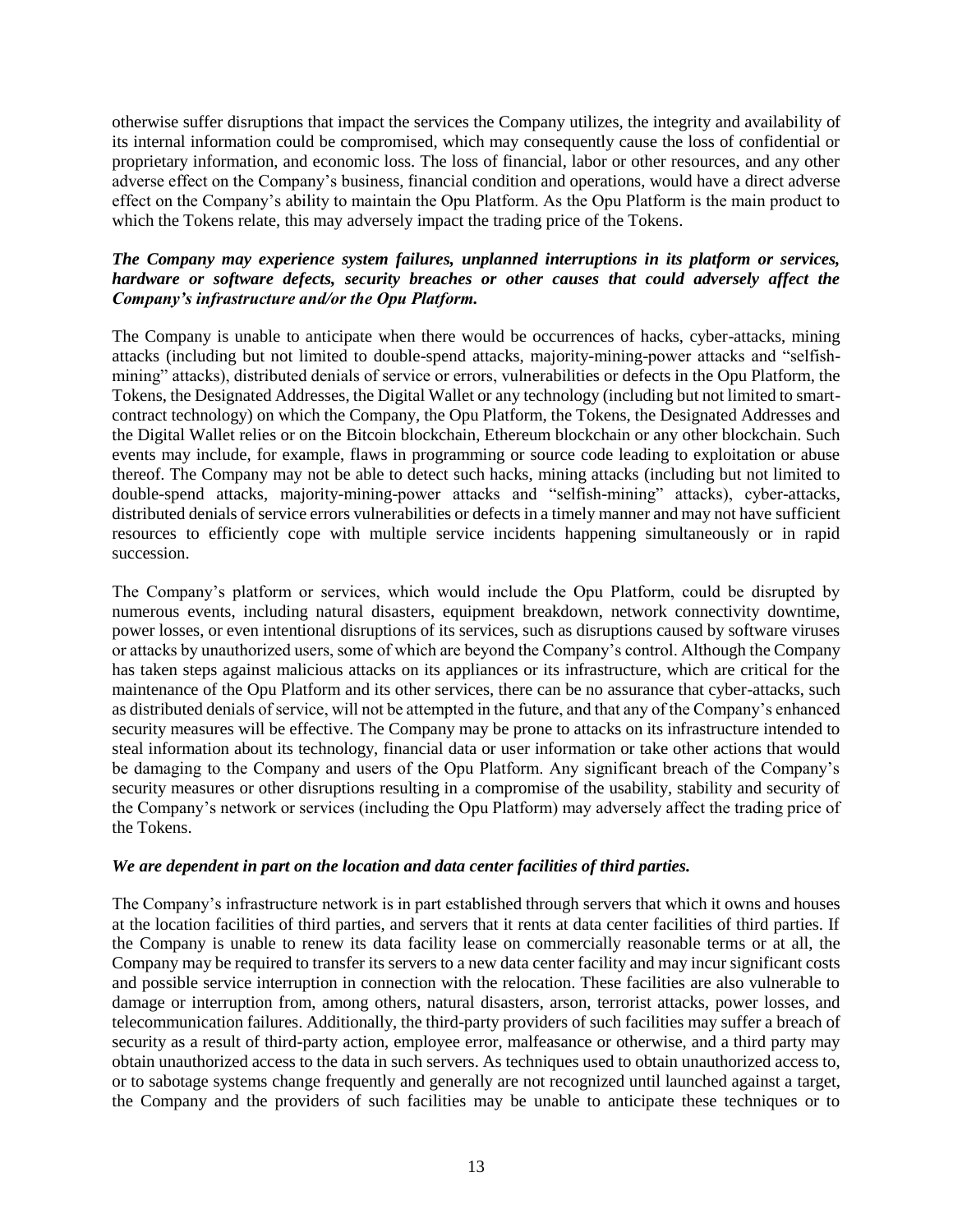implement adequate preventive measures. Any such security breaches or damages which occur which impact upon the Company's infrastructure network and/or the Opu Platform may adversely impact the price of the Tokens.

# *General global market and economic conditions may have an adverse impact on the Company's operating performance, results of operations and cash flows.*

The Company has been and could continue to be affected by general global economic and market conditions. Challenging economic conditions worldwide have from time to time, contributed, and may continue to contribute, to slowdowns in the information technology industry at large. Weakness in the economy could have a negative effect on the Company's business, operations and financial condition, including decreases in revenue and operating cash flows. Additionally, in a down-cycle economic environment, the Company may experience the negative effects of increased competitive pricing pressure and a slowdown in commerce and usage of the Opu Platform. Suppliers on which the Company relies for servers, bandwidth, location and other services could also be negatively impacted by economic conditions that, in turn, could have a negative impact on the Company's operations or expenses. There can be no assurance, therefore, that current economic conditions or worsening economic conditions or a prolonged or recurring recession will not have a significant adverse impact on the Company's business, financial condition and results of operations and hence the Opu Platform, which would correspondingly impact the trading price of the Tokens.

# *The Company or the Tokens may be affected by newly implemented regulations.*

Cryptocurrency trading is generally unregulated worldwide, but numerous regulatory authorities across jurisdictions have been outspoken about considering the implementation of regulatory regimes which govern cryptocurrency or cryptocurrency markets. The Company or the Tokens may be affected by newly implemented regulations relating to cryptocurrencies or cryptocurrency markets, including having to take measures to comply with such regulations, or having to deal with queries, notices, requests or enforcement actions by regulatory authorities, which may come at a substantial cost and may also require substantial modifications to the Opu Platform. This may impact the appeal of the Opu Platform for users and result in decreased usage of the Opu Platform. Further, should the costs (financial or otherwise) of complying with such newly implemented regulations exceed a certain threshold, maintaining the Opu Platform may no longer be commercially viable and the Company may opt to discontinue the Opu Platform and/or the Tokens. Further, it is difficult to predict how or whether governments or regulatory authorities may implement any changes to laws and regulations affecting distributed ledger technology and its applications, including the Opu Platform and the Tokens. The Company may also have to cease operations in a jurisdiction that makes it illegal to operate in such jurisdiction or makes it commercially unviable or undesirable to obtain the necessary regulatory approval(s) to operate in such jurisdiction. In scenarios such as the foregoing, the trading price of Tokens will be adversely affected, or Tokens may cease to be traded.

# *There may be unanticipated risks arising from the Tokens.*

Cryptographic tokens such as the Tokens are a relatively new and dynamic technology. In addition to the risks included in this Annex, there are other risks associated with your purchase, holding and use of the Tokens, including those that the Company cannot anticipate. Such risks may further materialize as unanticipated variations or combinations of the risks discussed in this Annex.

# *Forward Looking Statements*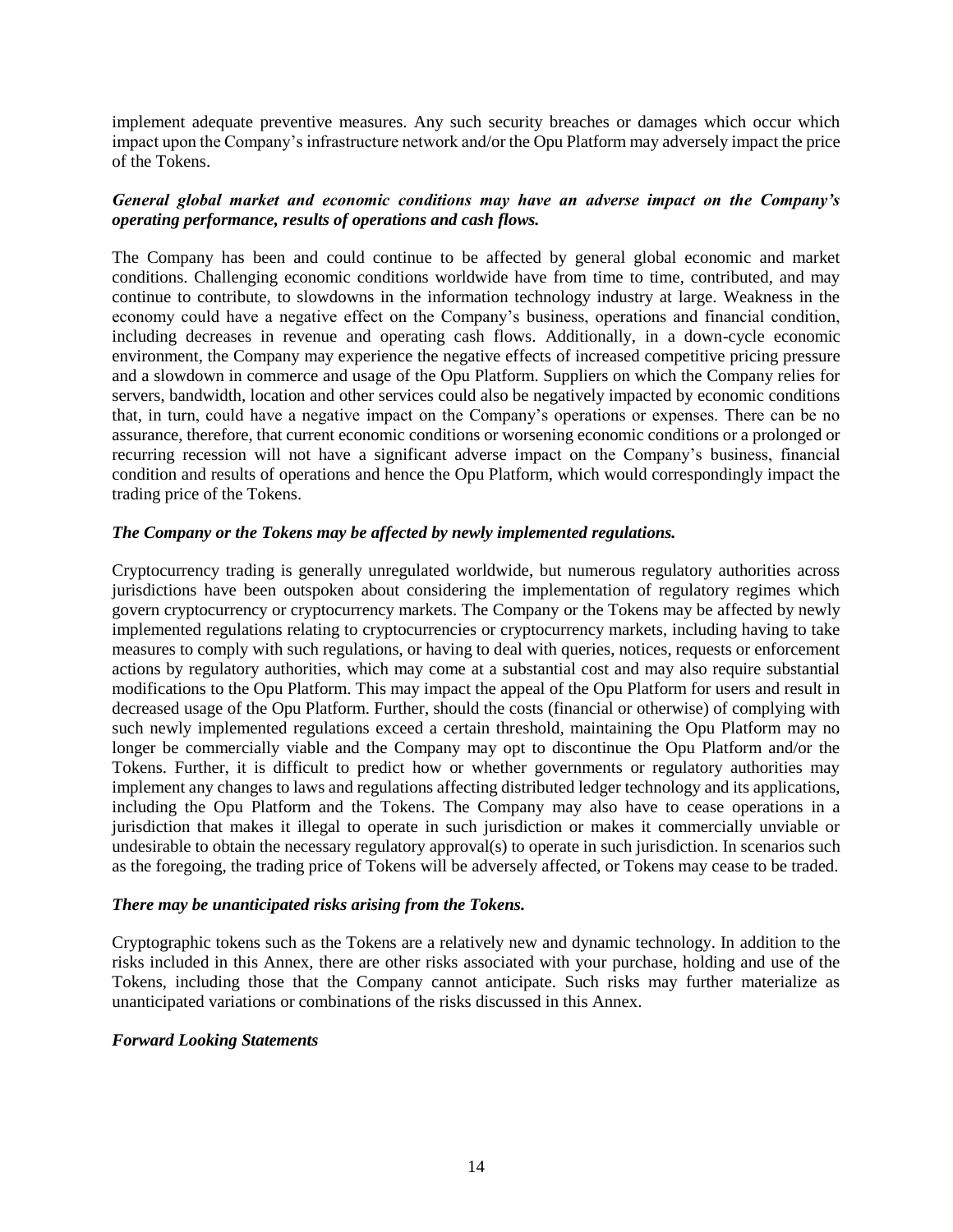The Whitepaper and the other Sale Documents contain statements which, to the extent that they do not recite historical fact, constitute, or may be deemed to be, forward-looking statements. These statements can be identified by the fact that they do not relate strictly to historical or current facts and may include the words "may", "will", "could", "should", "would", "believe", "expect", "anticipate", "estimate", "intend", "plan" or other words or expressions of similar meaning or, in each case, their negative. By their nature, forward-looking statements involve risks and uncertainties because they relate to events and depend on circumstances that may or may not occur in the future and, therefore, these forward-looking statements are based on the current expectations of the Company about future events. Forwardlooking statements are not guarantees of future performance, and actual results may differ materially from those made in or suggested by the forward-looking statements contained in these this Whitepaper and/or any of the other Sale Documents. The forward-looking statements include statements that reflect the Company's beliefs, plans, objectives, goals, expectations, anticipations and intentions with respect to the financial condition, results of operations, future performance and business of the Company. Although the Company believes that the expectations reflected in the forward-looking statements are reasonable, the Company cannot guarantee future results, level of activity, performance or achievements. Consequently, actual results may differ materially from those that might be anticipated from forward-looking statements.

In light of these and other uncertainties, Purchaser should not regard the inclusion of a forward-looking statement in the Whitepaper or any of the other Sale Documents as a representation by the Company that its plans and objectives will be achieved, and should not place undue reliance on such forward-looking statements. These forward-looking statements speak only as at the date of the Whitepaper. The Company expressly disclaims any obligation or undertaking to update any of the forward- looking statements, whether as a result of new information, future events or otherwise, except as required by law.

Statements contained in the Whitepaper and/or any of the other Sale Documents that are not historical facts are based on current expectations, estimates, projections, opinions, and/or beliefs of the Company Such statements are not facts and involve known and unknown risks, uncertainties, and other factors. Purchaser should not rely on these statements as if they were fact.

# **OTHER RISKS**

# *The Tokens are subject to risks associated with the Ethereum blockchain.*

Because the Tokens are based on the Ethereum blockchain, any malfunction, breakdown or abandonment of the Ethereum blockchain may have a material adverse effect on the Tokens. Moreover, advances in cryptography, or technical advances such as the development of quantum computing, could present risks to the Tokens, including the utility of the Tokens, by rendering ineffective the cryptographic consensus mechanism that underpins the Ethereum blockchain, or attacks by miners in the course of validating Token transactions on the Ethereum blockchain, including, but not limited to, double-spend attacks, majoritymining-power attacks, and selfish-mining attacks.

#### *The tax treatment of the Tokens is uncertain.*

Tax treatment and characterization of the Tokens is uncertain. You must seek your own tax advice in connection with purchasing the Tokens, which may result in adverse tax consequences to you, including withholding taxes, income taxes, indirect taxes and tax reporting requirements.